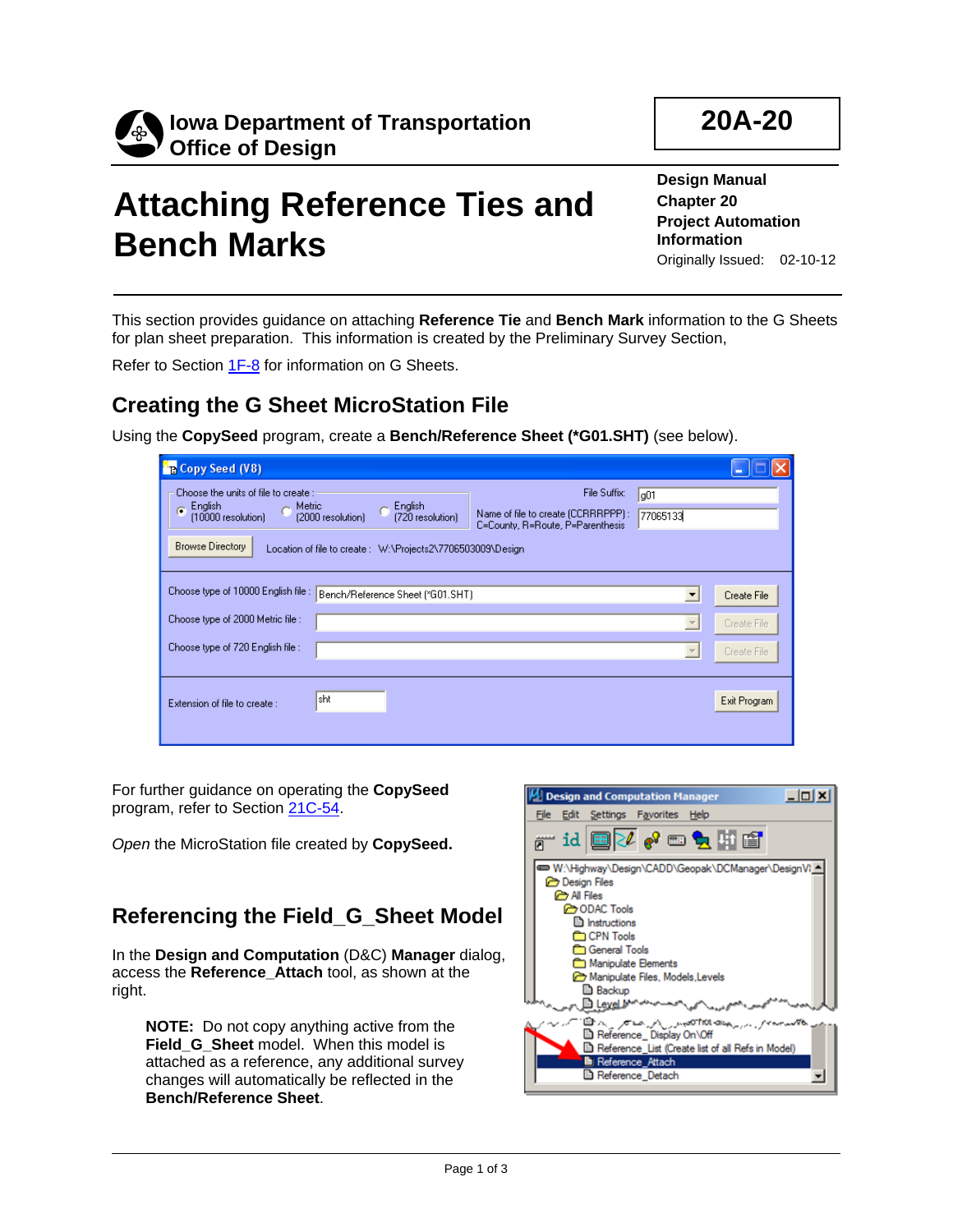*Select* the **.sur** tab. *Select* the **Field\_G\_Sheet** model.

The *CCRRRPPP***.sur** file containing the **Field\_G\_Sheet** model should be located at the following location:

**W:\Projects\***ProjectDir***\PrelimSurvey\***ProjectNum***.sur**

**NOTE:** The Design File Naming convention, "*CCRRRPPP*", refers to the 2-digit **C**ounty, 3-digit **R**oute, and the 3-digit project **P**arenthesis number assigned to the project.

| <b>Attach References</b>                                      |                                                                                                                                                                                                    |                                                          |
|---------------------------------------------------------------|----------------------------------------------------------------------------------------------------------------------------------------------------------------------------------------------------|----------------------------------------------------------|
| "Attach References" button on the "Attach All References Tab. | Models available for each file are displayed under each tab (i.e. dsn). Choose the Models you would like to Attach and press the                                                                   |                                                          |
| Project Dir   .dsn   .pub   .geo   .pho   .sol (.sur )        | .rsd                                                                                                                                                                                               | .str   .row   .tas   .wet   .dis   Attach All References |
| File Name                                                     | W:\Projects2\7706503009\PrelimSurvey\77065127.sur                                                                                                                                                  | <b>Browse</b>                                            |
| Select the Models you<br>would like to attach.<br>⊽<br>ΙI     | Field Project Overview<br>Field_TOPO_0100<br>Field_TXT_0100<br>Field_Contours<br>Field_Project_Control<br>Field_DTM<br>Field_G_Sheet<br>Field_Drainage_Areas<br>Field TOPO 0050<br>Field_TOPO_0020 |                                                          |

*Select* the **Attach All References** tab, then *Select* **Attach References.**



For further instruction on the **Attach\_Reference** tool, refer to Section 21A-50.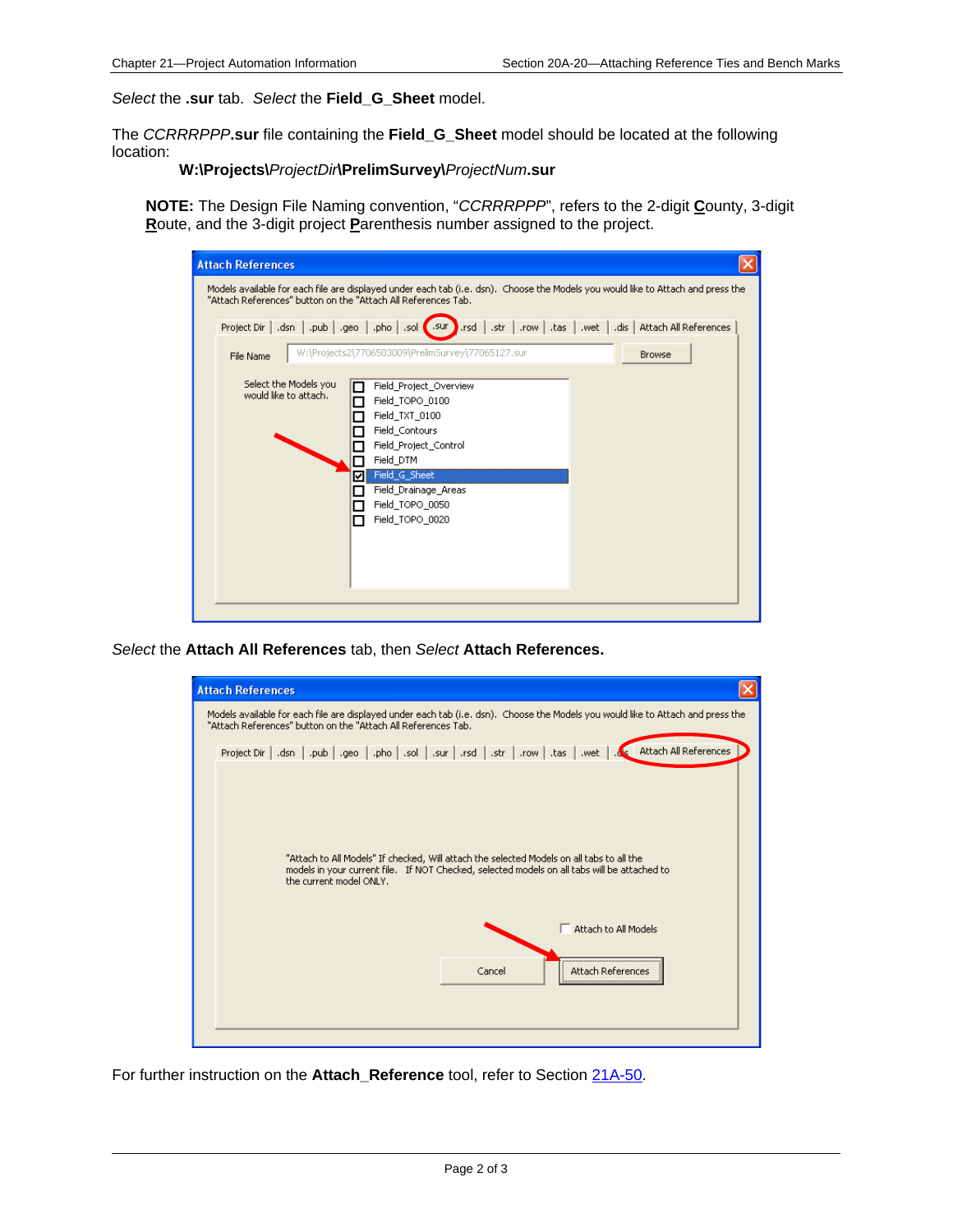Note that additional information to the left of the first sheet, (Survey Symbols and Surveyed Utility Owner Symbols), will also be displayed in the MicroStation file. This information should not be included in the "**Reference Ties and Bench Marks**" sheets.

For further information on the use of "Survey Symbols" and "Surveyed Utility Owner Symbols" to create Legend and Symbol Information sheets, refer to Section 21A-52.



### **Attaching the CPN data**

To attach the CPN data, access the **CPN Model Attach to Sheets** tool in **D & C Manager.** Refer to Section 21A-1 for further guidance.